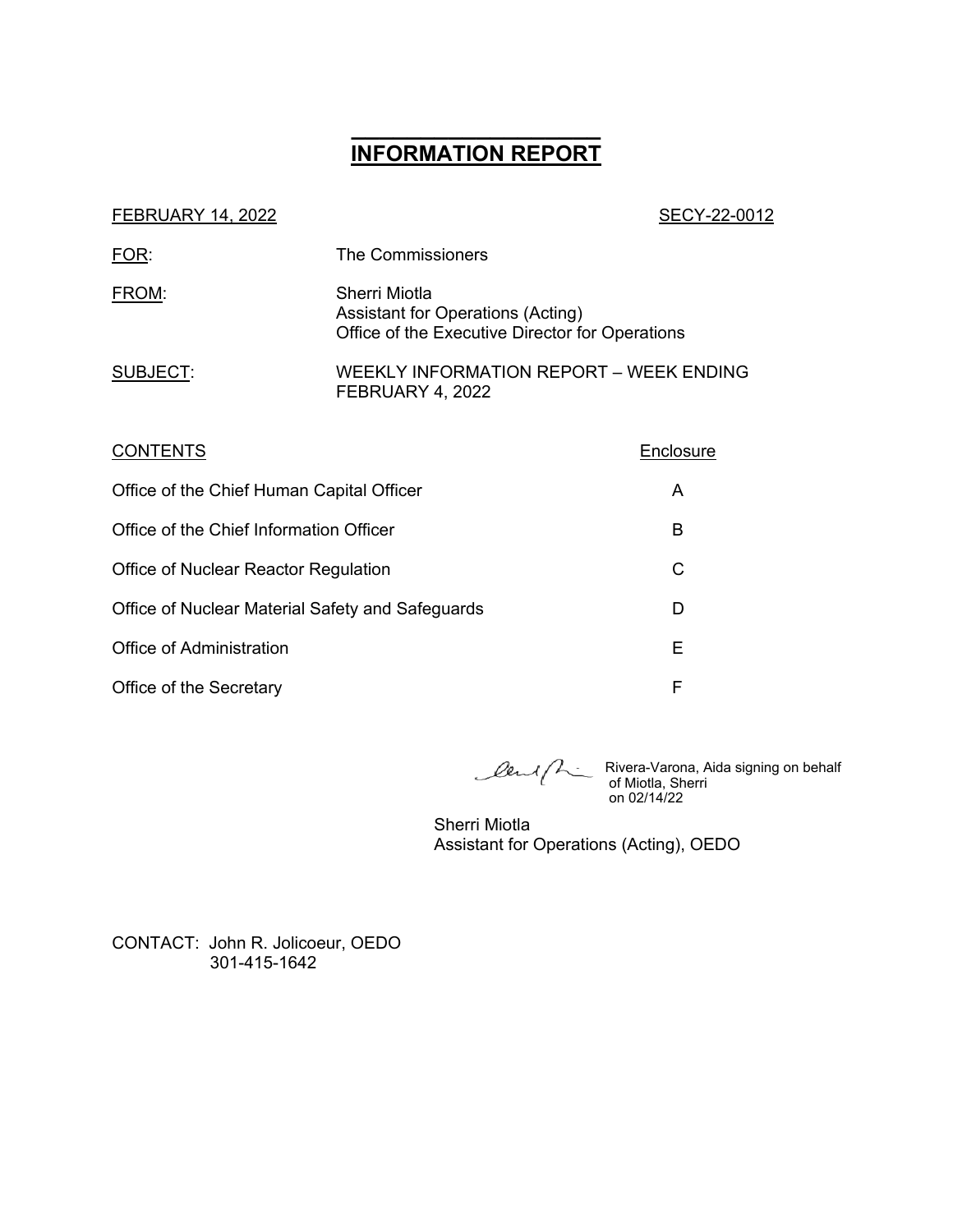## SUBJECT: WEEKLY INFORMATION REPORT – WEEK ENDING FEBRUARY 4, 2022, DATED FEBRUARY 14, 2022

## **DISTRIBUTION**:

EDO R/F AO R/F

| <b>ADAMS Accession No:</b> | ML22041A333 | *via e-mail |
|----------------------------|-------------|-------------|
| <b>OFFICE</b>              | <b>OEDO</b> | OEDO/AO     |
| <b>NAME</b>                | JJolicoeur  | SMiotla     |
| <b>DATE</b>                | 2/10/2022   | 2/14/2022   |
|                            | .           |             |

 **OFFICIAL RECORD COPY**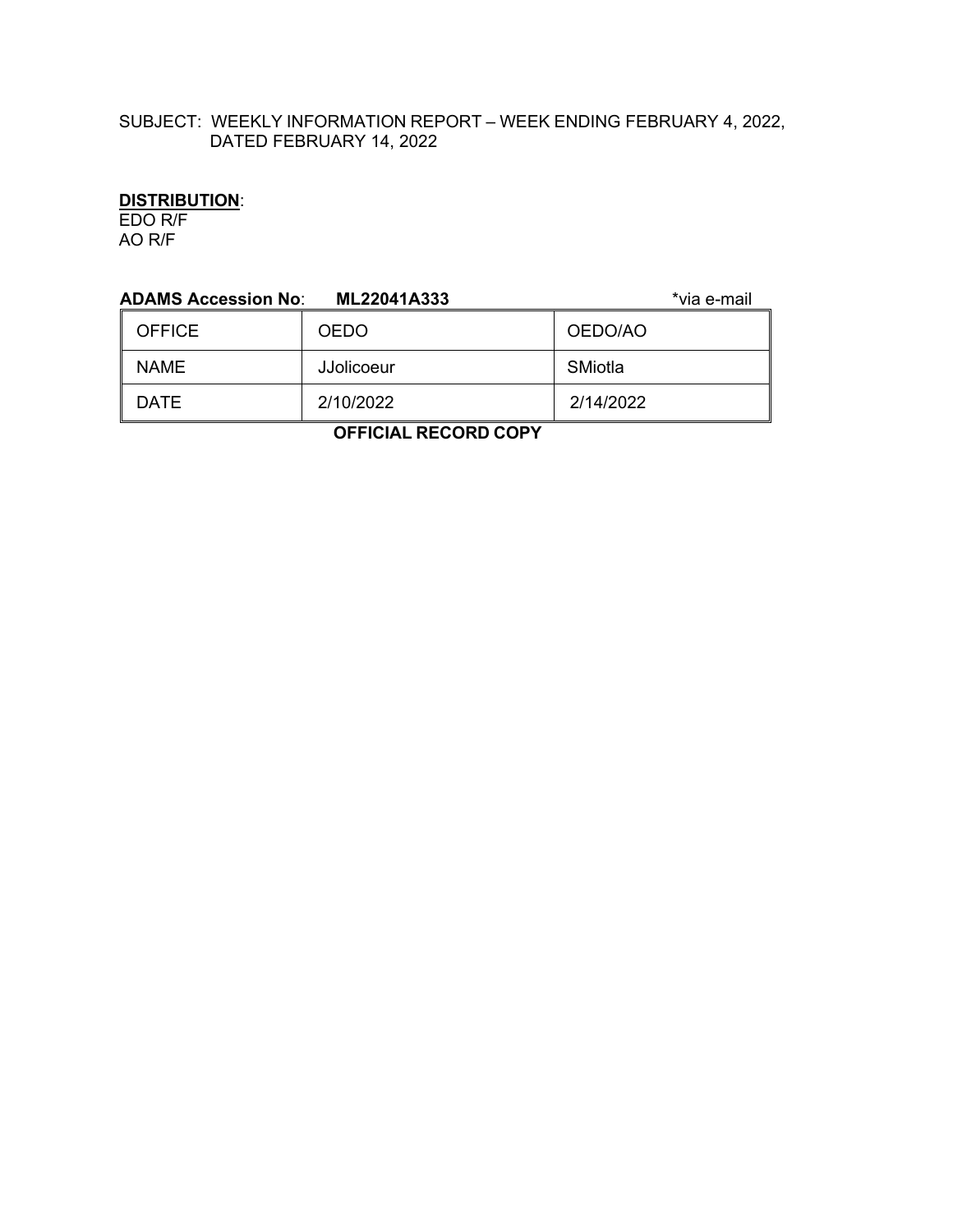## **Office of the Chief Human Capital Officer Items of Interest Week Ending February 4, 2022**

| <b>ARRIVALS</b>           |                               |             |  |
|---------------------------|-------------------------------|-------------|--|
| <b>GUILLARD, JENNIFER</b> | <b>TECHNICAL ASSISTANT</b>    | $R-III$     |  |
| <b>RECKLEY, WILLIAM</b>   | <b>SENIOR PROJECT MANAGER</b> | <b>NRR</b>  |  |
|                           |                               |             |  |
| <b>RETIREMENTS</b>        |                               |             |  |
| <b>GOLDBERG, PAUL F.</b>  | <b>PROJECT MANAGER</b>        | <b>NMSS</b> |  |
|                           |                               |             |  |
| <b>DEPARTURES</b>         |                               |             |  |
| <b>NONE</b>               |                               |             |  |
|                           |                               |             |  |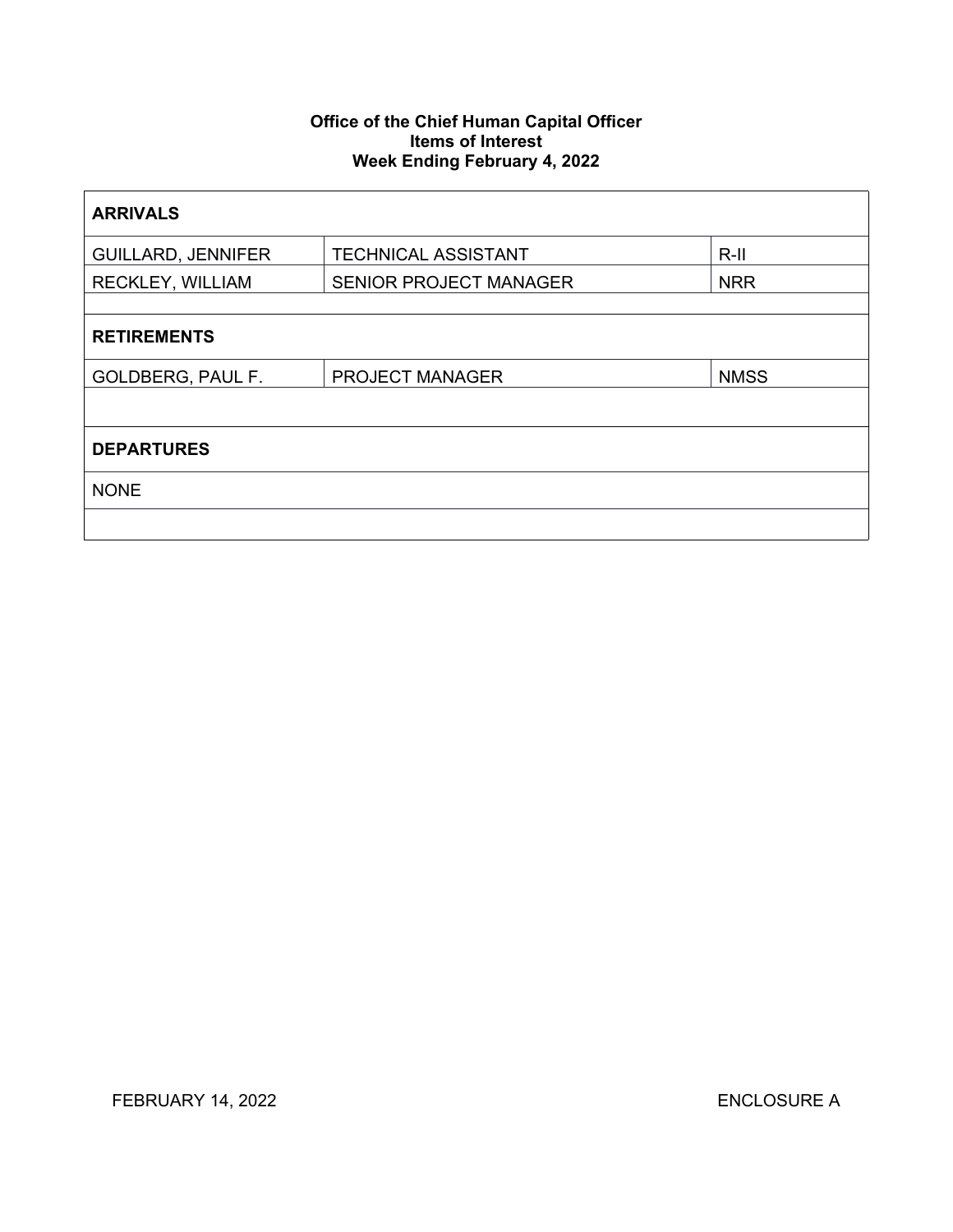## **Office of the Chief Information Officer Items of Interest Week Ending February 4, 2022**

Freedom of Information Act and Privacy Act Requests, Appeals, and Consultations Received During the Period of January 31 – February 4, as submitted by requester

| <b>Tracking</b><br><b>Number</b> | Requester's<br><b>Name</b>  | Requester's<br>Organization        | <b>Request Description</b>                                                                                                                                                                    | <b>Received</b><br><b>Date</b> |
|----------------------------------|-----------------------------|------------------------------------|-----------------------------------------------------------------------------------------------------------------------------------------------------------------------------------------------|--------------------------------|
| $2022 -$<br>000074               | William Cruz, Jr.           | <b>Terry Bryant</b><br><b>PLLC</b> | Certified copies of all fire<br>inspections at South Texas<br>Power, Unit 2, in 2020 and<br>2021                                                                                              | 01/31/2022                     |
| 2022-<br>000075                  | <b>Thomas Secker</b>        |                                    | Records located in prior<br>requests (NRC-2022-000064,<br>NRC-2022-000065, NRC-2022-<br>000068 and NRC-2022-<br>000069) regarding documents<br>on anomalous sightings at<br>Three Mile Island | 02/02/2022                     |
| 2022-<br>000076                  | Gary W. Hayner,<br>Jr., PMP | Jensen Hughes                      | A copy of Regulatory Guide<br>5.81 Revision 1                                                                                                                                                 | 02/04/2022                     |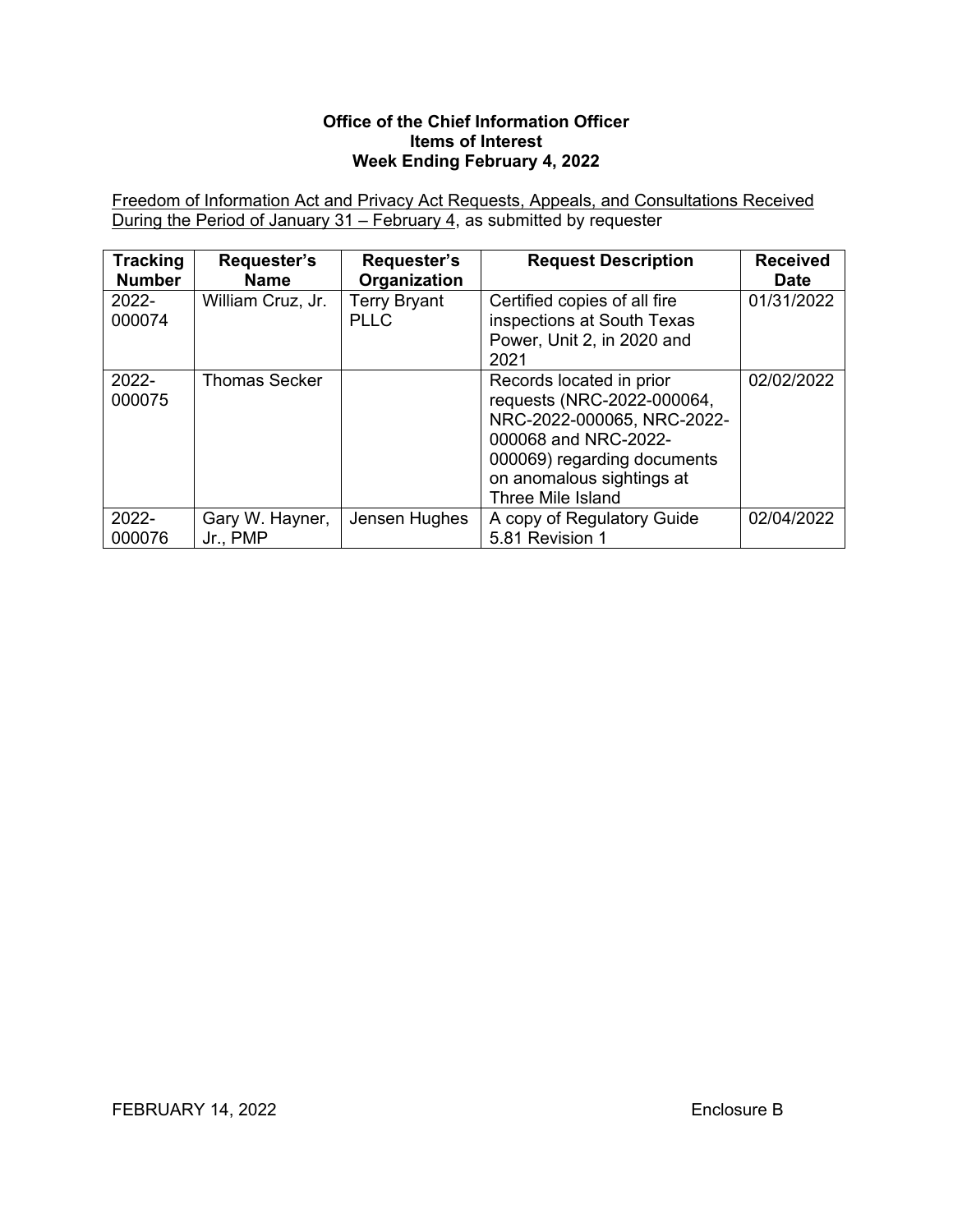## **Office of Nuclear Reactor Regulation (NRR) Items of Interest Week Ending February 4, 2022**

## **The U.S. Nuclear Regulatory Commission (NRC) Accepts First Risk-Informed Process for Evaluation Submittal for Review**

On January 31, 2022, the staff accepted the Arizona Public Service Company's request, for an exemption from certain requirements of Title 10 of the *Code of Federal Regulations* (10 CFR) Section 50.62(c)(1) (Agencywide Documents Access and Management System [ADAMS] Accession No. [ML22032A031\)](https://adamsxt.nrc.gov/navigator/AdamsXT/content/downloadContent.faces?objectStoreName=MainLibrary&vsId=%7bED000052-8413-C138-96A6-7EB567F00000%7d&ForceBrowserDownloadMgrPrompt=false). The exemption would remove the requirement for a Diverse Auxiliary Feedwater Actuation System for the Palo Verde Nuclear Generating Station and is requested through use of the NRC's Risk-Informed Process for Evaluations (RIPE). This is the first licensee application under the RIPE process, which is intended for addressing issues of low safety significance. The staff intends to request confirmatory information as part of its review and is targeting completion and issuance by April 18, 2022, under the expedited RIPE process.

## **NRC Holds Public Meeting on Leveraging Risk Insights in 10 CFR 50.59 Evaluations**

On February 1, 2022, NRC staff held a public meeting with the Nuclear Energy Institute (NEI) to discuss their proposed method for leveraging risk insights in 10 CFR 50.59 evaluations (ADAMS Accession No. [ML22027A392\)](https://adamsxt.nrc.gov/navigator/AdamsXT/content/downloadContent.faces?objectStoreName=MainLibrary&vsId=%7b9F1A5A47-9EDB-CBDC-BF5F-7E9BF9F00000%7d&ForceBrowserDownloadMgrPrompt=false). NEI's presentation centered on the use of the evaluation approach developed for the RIPE for licensees to independently evaluate 10 CFR 50.59 criteria (i) & (ii) by applying risk insights to determine if a proposed change results in a "more than minimal" increase in the frequency of occurrence of an accident or increase in the likelihood of occurrence of a malfunction of a system, structure, or component important to safety. The staff provided feedback for NEI to consider as they move forward with developing guidance on this topic. NEI plans to request additional public meetings with the staff as they develop this guidance.

## **NRC Holds Public Meeting to Discuss Oversight of Probabilistic Risk Assessment Configuration Control**

On February 2, 2022, NRC staff conducted a public meeting with industry and other interested parties to discuss the staff's proposed plans and obtain stakeholder feedback related to the oversight of probabilistic risk assessment configuration control. Staff emphasized that the current regulatory structure is adequate to support implementation of risk-informed initiatives. The meeting was attended by over 100 stakeholders including members of the staff, industry, NEI, and the public. Staff is planning to conduct future public meetings to gather additional information to support future efforts in this area, including potential updates to existing inspection procedures. NRC and NEI presentation slides are available in ADAMS Accession No. [ML22031A255.](https://adamsxt.nrc.gov/navigator/AdamsXT/packagecontent/packageContent.faces?id=%7b96907E44-B904-CE82-8514-7EB1E6500000%7d&objectStoreName=MainLibrary&wId=1643984998602)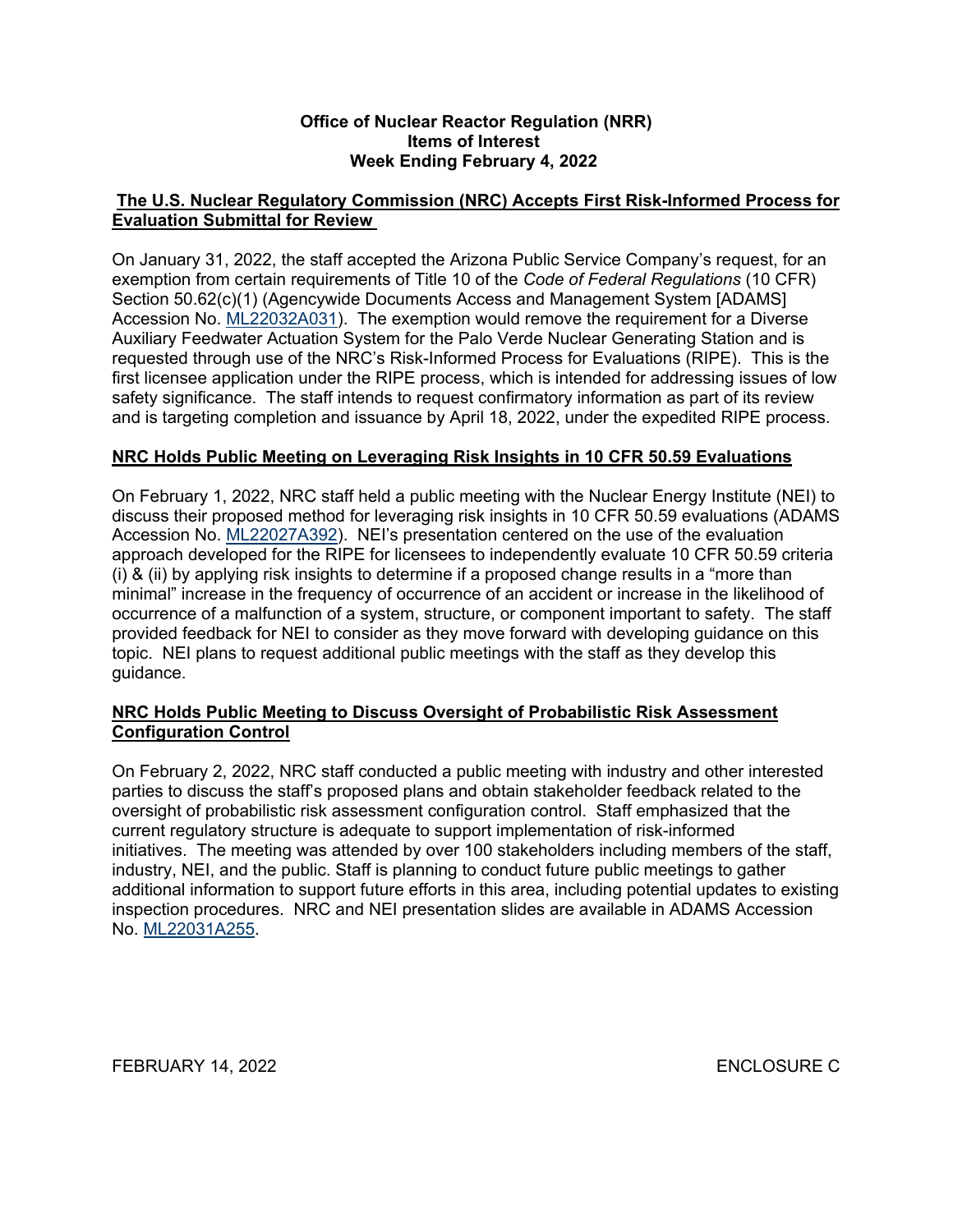## **NRC Renews University of Massachusetts Lowell Research Reactor License**

On February 3, 2022, NRR issued a renewed license for the University of Massachusetts Lowell (UML) Research Reactor (UMLRR), in response to UML's application dated October 20, 2015, as supplemented. The renewed license authorizes the continued operation of the UMLRR for an additional 20 years from the date of issuance. In addition, the renewed license authorizes several changes requested by UML in its renewal application, including digital and analog instrumentation and control upgrades, the use of fuel from the decommissioned Worcester Polytechnic Institute Research Reactor, and redesignation of the existing UMLRR containment building as a confinement.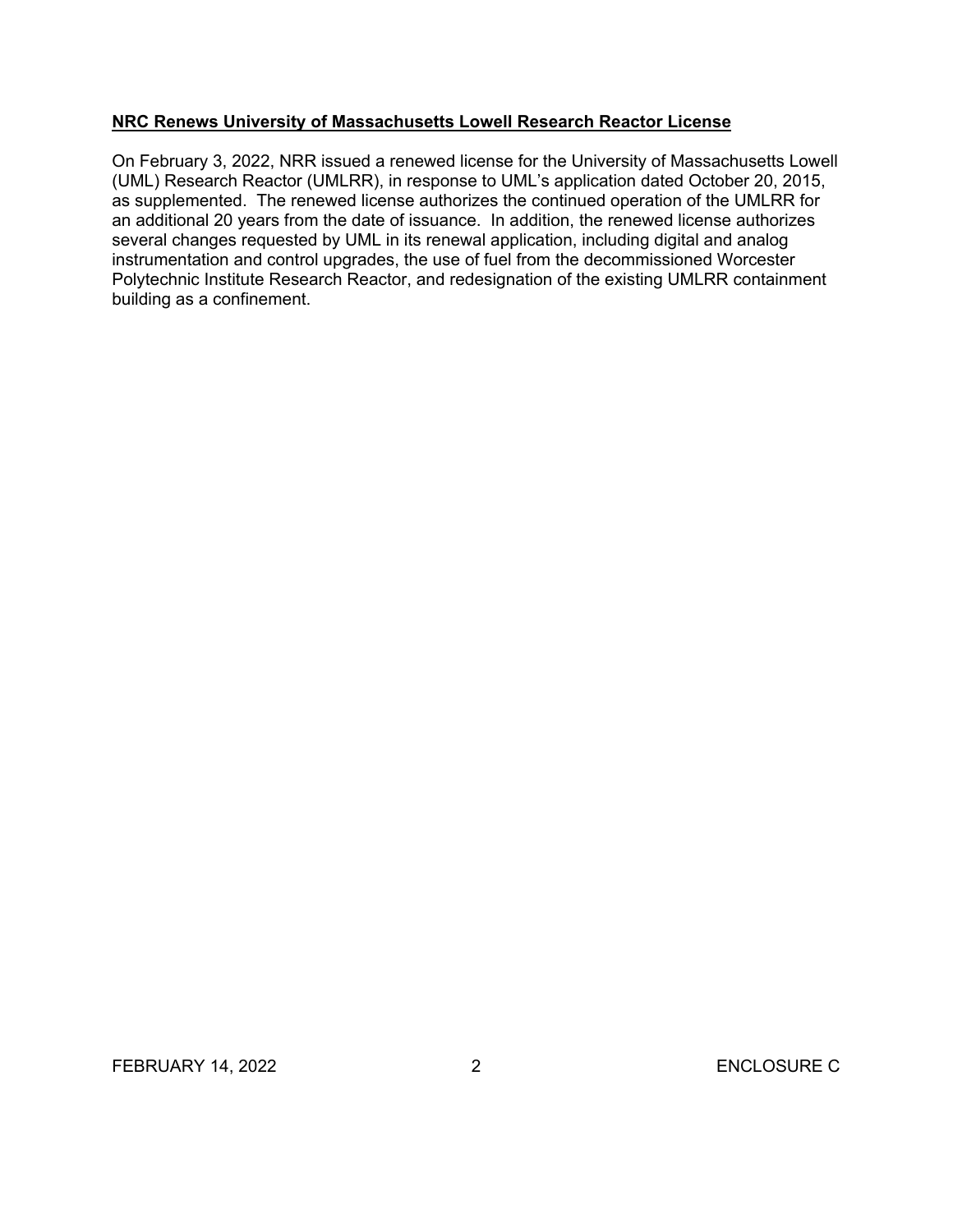#### **Office of Nuclear Material Safety and Safeguards Items of Interest Week Ending February 4, 2022**

## **Access to the Decommissioning Trust Fund for the Disposal of Large Components: Petition for Rulemaking; Denial; 10 CFR Part 50 [Docket No. PRM-50-119; NRC-2019-0083]**

On February 4, 2022, the NRC published a notice in the *Federal Register* ([87 FR 6434](https://www.federalregister.gov/d/2022-01685)) denying a petition for rulemaking, dated February 22, 2019 [\(84 FR 27209\)](https://www.federalregister.gov/d/2019-12342), submitted by Gerard P. Van Noordennen on behalf of EnergySolutions, LLC (the petitioner). The petition was docketed by the NRC on March 20, 2019, and was assigned Docket No. PRM-50-119. The petition requested that the NRC revise its regulations to allow access to the decommissioning trust fund for the removal of major radioactive components before the permanent cessation of operations and revise the definition of "Decommissioning." The NRC is denying the petition because the petitioner does not raise a significant safety or security concern, and this subject area is adequately covered by existing regulations. The NRC's current regulations and oversight activities continue to provide for the reasonable assurance of adequate protection of public health and safety. The docket for PRM-50-119 was closed on February 4, 2022.

## **Unified Agenda of Federal Regulatory and Deregulatory Actions: Semiannual Regulatory Agenda; 10 CFR Chapter I [NRC-2021-0053]**

On January 31, 2022, the NRC published in the *Federal Register* [\(87 FR 5378\)](https://www.federalregister.gov/d/2021-27962) the semiannual regulatory agenda (Agenda) in accordance with Public Law 96-354, "The Regulatory Flexibility Act," and Executive Order 12866, "Regulatory Planning and Review." The NRC's Agenda is a compilation of all rulemaking activities on which we have recently completed action or have proposed or are considering action. Comments are requested by March 2, 2022.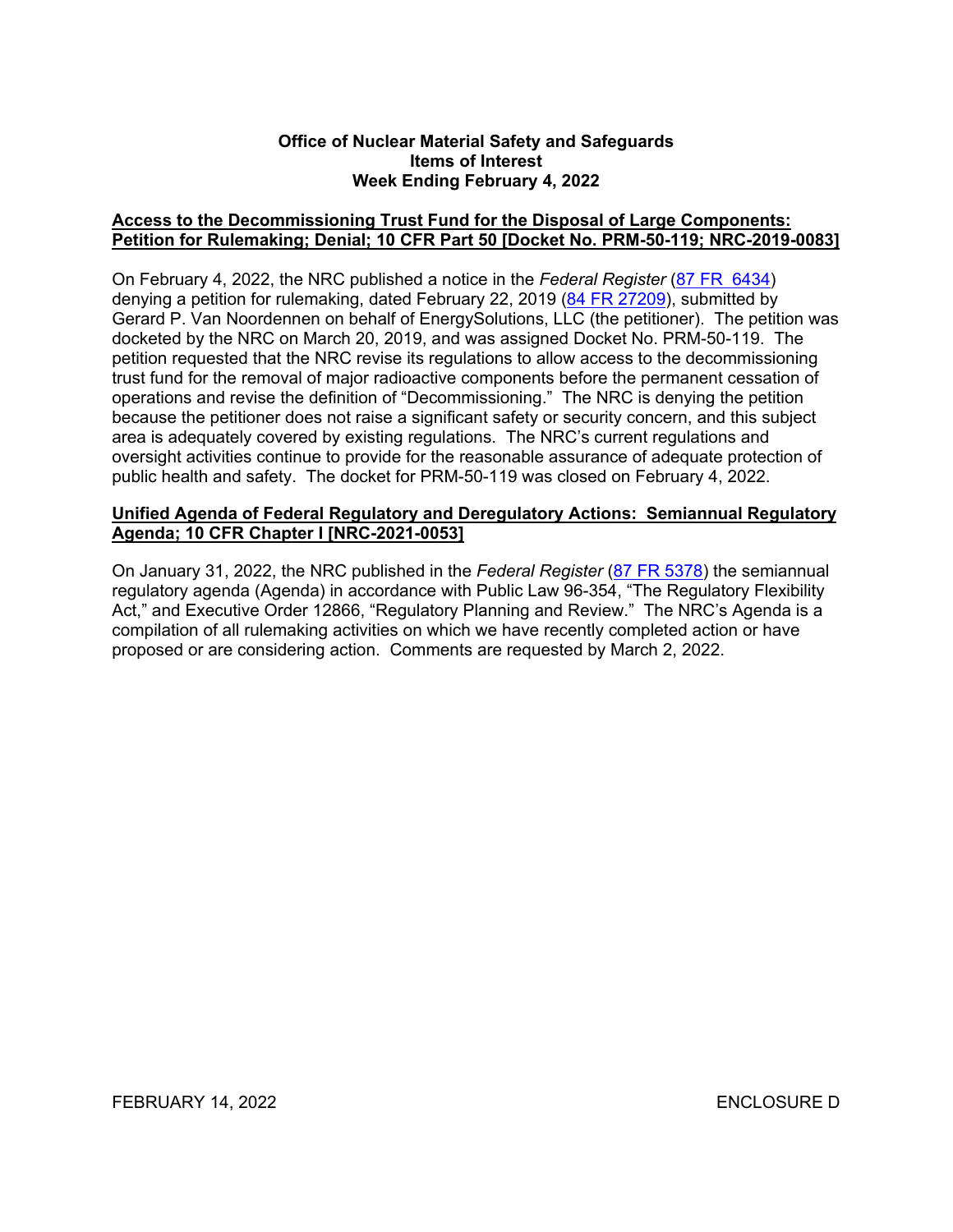#### **Office of Administration Items of Interest Week Ending February 4, 2022**

## **Audiovisual Support Services for NRC Headquarters**

On January 28, 2022, contract number 31310022C0005 was awarded to Immersive Concepts, LLC in Beltsville, MD. The purpose of this contract is to provide various audiovisual support services, on-site and off-site for NRC headquarters. The period of performance is from February 1, 2022, through January 31, 2023, with four (4) option periods. The total potential value of this contract can be up to \$4,456,657.29.

## **Professional Development Center (PDC) Support Services**

On February 2, 2022, contract number GS35F282CA/31310022F0014 was awarded to Code Plus, Inc. in Fairfax, VA. The purpose of this contract is to acquire contractor support services to assist and support the NRC's in-house PDC and external training processes. The period of performance is from March 7, 2022, through March 11, 2023, with four (4) option periods. The total potential value of the contract can be up to \$1,498,780.00.